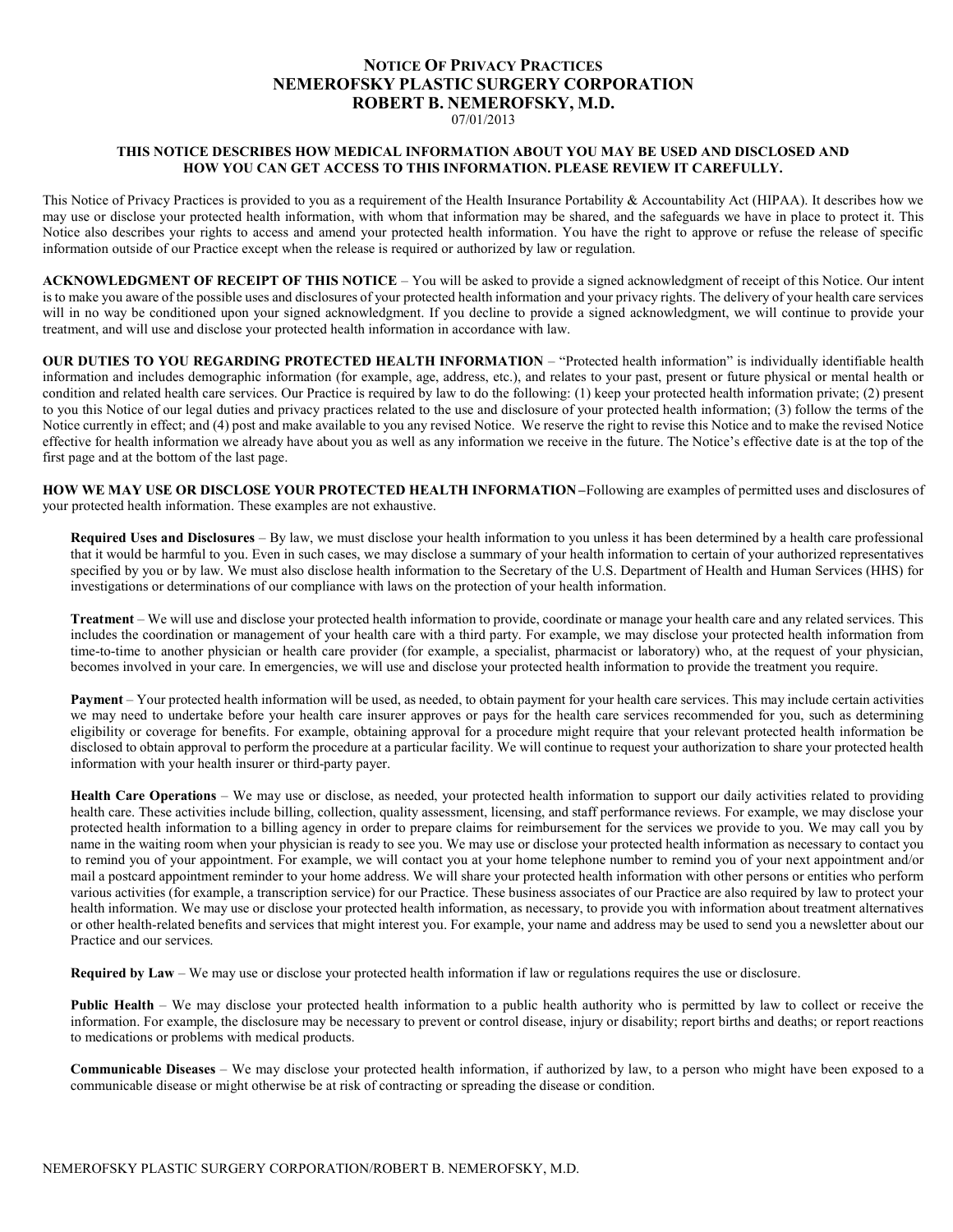### NOTICE OF PRIVACY PRACTICES NEMEROFSKY PLASTIC SURGERY CORPORATION ROBERT B. NEMEROFSKY, M.D.

#### 07/01/2013

Health Oversight – We may disclose protected health information to a health oversight agency for activities authorized by law, such as audits, investigations, and inspections. These health oversight agencies might include government agencies that oversee the health care system, government benefit programs, or other regulatory programs.

Food and Drug Administration – We may disclose your protected health information to a person or company required by the Food and Drug Administration to report adverse events; track products, enable product recalls; make repairs or replacements; or conduct post-marketing review.

Legal Proceedings – We may disclose protected health information during any judicial or administrative proceeding, in response to a court order or administrative tribunal (if such disclosure is expressly authorized), and in certain conditions in response to a subpoena, discovery request, or other lawful process.

Law Enforcement – We may disclose protected health information for law enforcement purposes, including information requests for identification and location; and circumstances pertaining to victims of a crime.

Coroners, Funeral Directors, and Organ Donations – We may disclose protected health information to coroners or medical examiners for identification to determine the cause of death or for the performance of other duties authorized by law. We may also disclose protected health information to funeral directors, as authorized by law. Protected health information may be used and disclosed for cadaver organ, eye or tissue donations.

Research – We may disclose protected health information to researchers when authorized by law, for example, if their research has been approved by an institutional review board that has reviewed the research proposal and established protocols to ensure the privacy of your protected health information.

Threat to Health or Safety – Under applicable Federal and State laws, we may disclose your protected health information to law enforcement or another health care professional if we believe in good faith that its use or disclosure is necessary to prevent or lessen a serious and imminent threat to the health or safety of a person or the public. We may also disclose protected health information if it is necessary for law enforcement authorities to identify or apprehend an individual.

Military Activity and National Security – When the appropriate conditions apply, we may use or disclose protected health information of individuals who are Armed Forces personnel for activities believed necessary by appropriate military command authorities to ensure the proper execution of the military mission, including determination of fitness for duty; or to a foreign military authority if you are a member of that foreign military service. We may also disclose your protected health information, under specified conditions, to authorized Federal officials for conducting national security and intelligence activities including protective services to the President or others.

Workers' Compensation – We may disclose your protected health information to comply with workers' compensation laws and similar government programs.

Inmates – We may use or disclose your protected health information, under certain circumstances, if you are an inmate of a correctional facility.

Parental Access – State laws concerning minors permit or require certain disclosure of protected health information to parents, guardians, and persons acting in a similar legal status. We will act consistently with the laws of this State (or, if you are treated by us in another state, the laws of that state) and will make disclosures following such laws.

USES AND DISCLOSURES OF PROTECTED HEALTH INFORMATION REQUIRING YOUR PERMISSION – In some circumstances, you have the opportunity to agree or object to the use or disclosure of all or part of your protected health information. Following are examples in which your agreement or objection is required.

Individuals Involved in Your Health Care – Unless you object, we may disclose to a member of your family, a relative, a close friend, or any other person you identify, your protected health information that directly relates to that person's involvement in your health care. We may also give information to someone who helps pay for your care. Additionally, we may use or disclose protected health information to notify or assist in notifying a family member, personal representative, or any other person who is responsible for your care, of your location, general condition, or death. Finally, we may use or disclose your protected health information to an authorized public or private entity to assist in disaster relief efforts and coordinate uses and disclosures to family or other individuals involved in your health care.

YOUR RIGHTS REGARDING YOUR HEALTH INFORMATION-You may exercise the following rights by submitting a written request to our Privacy Officer. Our Privacy Officer can guide you in pursuing these options. Please be aware that our Practice may deny your request; however, in most cases you may seek a review of the denial.

Right to Inspect and Copy – You may inspect and/or obtain a copy of your protected health information that is contained in a "designated record set" for as long as we maintain the protected health information. A designated record set contains medical and billing records and any other records that our Practice uses for making decisions about you. This right does not include inspection and copying of the following records: psychotherapy notes; information compiled in reasonable anticipation of, or use in, a civil, criminal or administrative action or proceeding; and protected health information that is subject to a law that prohibits access to protected health information. You will be charged a fee for a copy of your record and we will advise you of the exact fee at the time you make your request. We may offer to provide a summary of your information and, if you agree to receive a summary, we will advise you of the fee at the time of your request.

NEMEROFSKY PLASTIC SURGERY CORPORATION/ROBERT B. NEMEROFSKY, M.D.